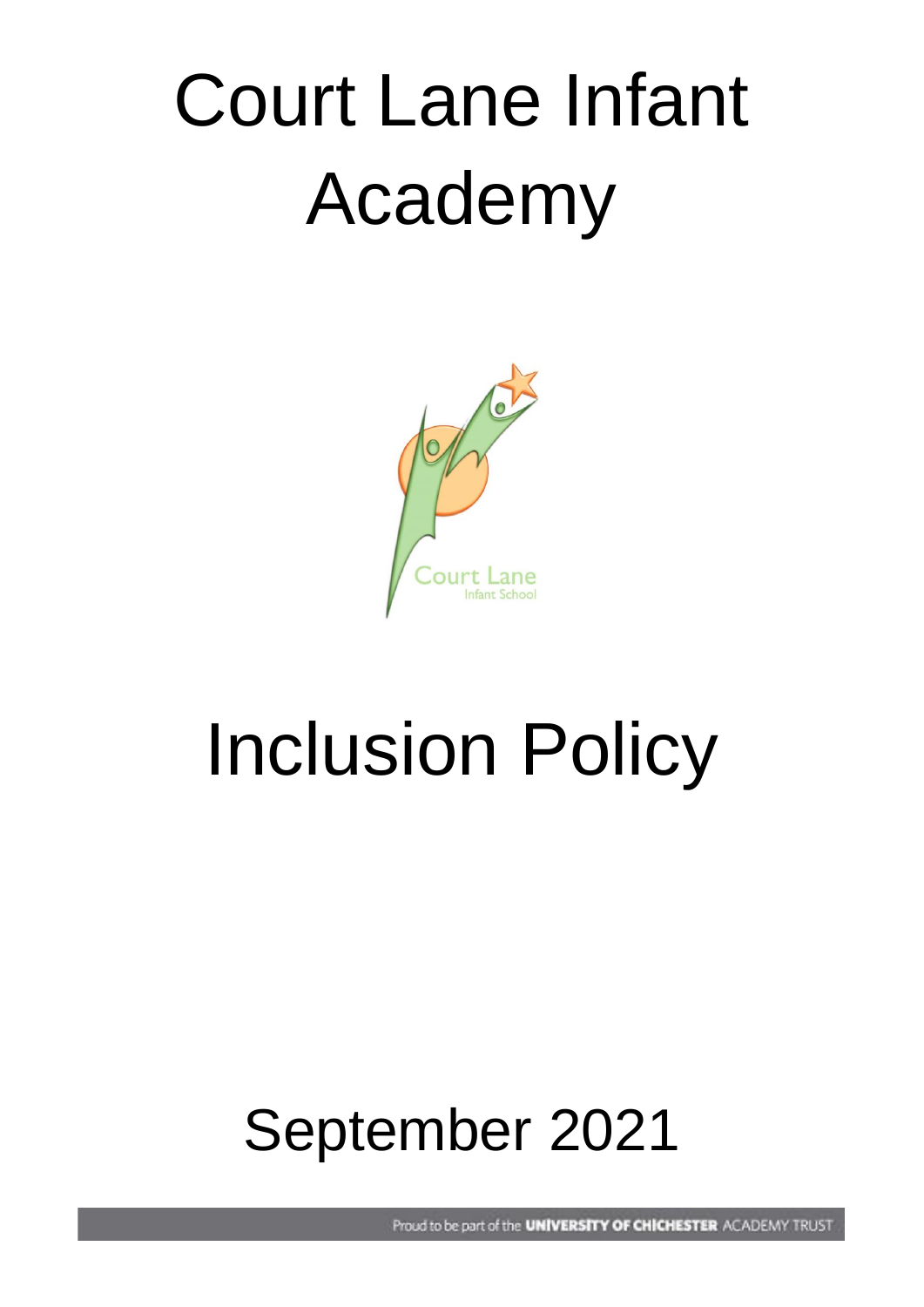#### **COMPLIANCE**

This policy complies with the statutory requirement laid out in the SEND (Special Educational Needs and Disabilities) Code of Practice 0-25 (September 2014) 3.65 and has been written with reference to the following guidance and documents:

- Equality Act 2010: advice for schools DfE Feb 2013
- SEND Code of Practice 0-25 (2014)
- 2014 Children and Families Act
- Statutory Guidance on Supporting pupils at school with medical conditions (April 2014)
- Safeguarding Policy
- Teachers Standards 2012
- PCC guidelines on identification and assessment of SEND

#### **SECTION 1**

This policy was written by the school's SEND Coordinator (SENCO) in consultation with the SEND Governor, the Senior Leadership Team, all staff and parents of pupils with SEND (a special educational need and/or disability). A copy of this policy can be viewed on the school's website, is available in the school's prospectus or a copy can be requested from the school office.

The SENCO is Amy Ventham, who can be contacted Tuesday to Thursday via the school office by telephoning 02392 378890, or email aventham@courtlaneinf.co.uk

The schools SEND Governor is Glynis Alexander who can be contacted via the school office.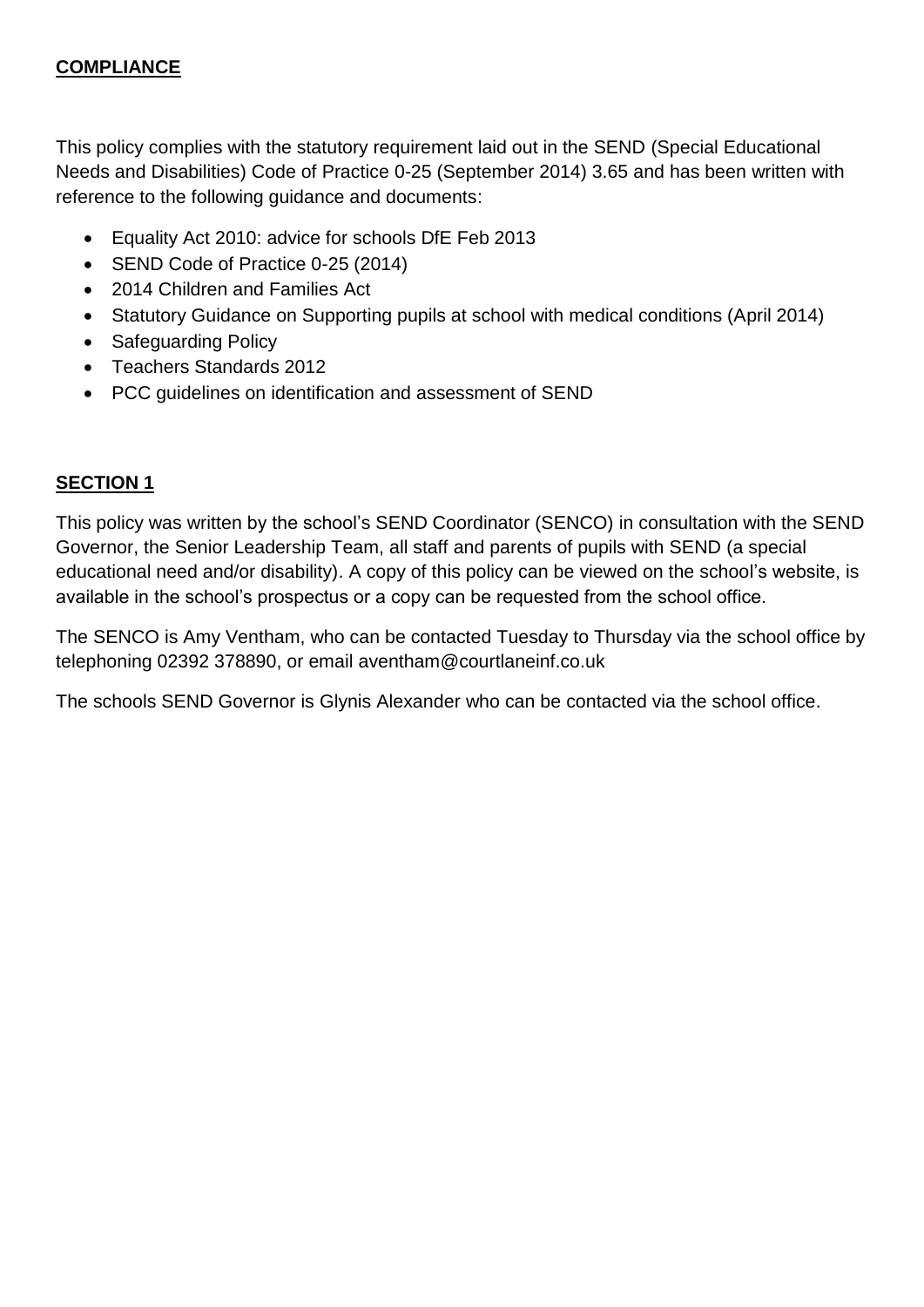#### **(Please read in conjunction with CLIS Special Educational Needs and Disability Information Report 2021-22– see website/appendix at back of policy)**

#### **At Court Lane Infant Academy we believe that:**

All children need to enjoy and engage in learning opportunities in order for them to develop selfconfidence and independence and to become lifelong learners who love learning.

All teachers are teachers of pupils with Special Educational Needs and/or Disabilities (SEND). As such, staff provide quality first teaching and Ordinarily Available Provision which takes account of the particular individual needs of pupils with SEND within the classroom.

All children should be provided with equal opportunities in an inclusive environment where everyone can feel valued, respected and safe.

All children should be entitled to a high quality broad, balanced and relevant curriculum which is differentiated to meet their individual needs.

At Court Lane Infant Academy we believe that effective planning, communication and assessment of individual pupils needs is essential for all pupils, and particularly in developing early interventions for pupils with SEND. This ensures they can meet their full potential. This will be secured in partnership with parents/carers, class teachers, the children themselves and support from external agencies as appropriate. Indeed, success is expected, achieved and celebrated for all at Court Lane Infant Academy.

**'All teachers are teachers of children with special educational needs.'**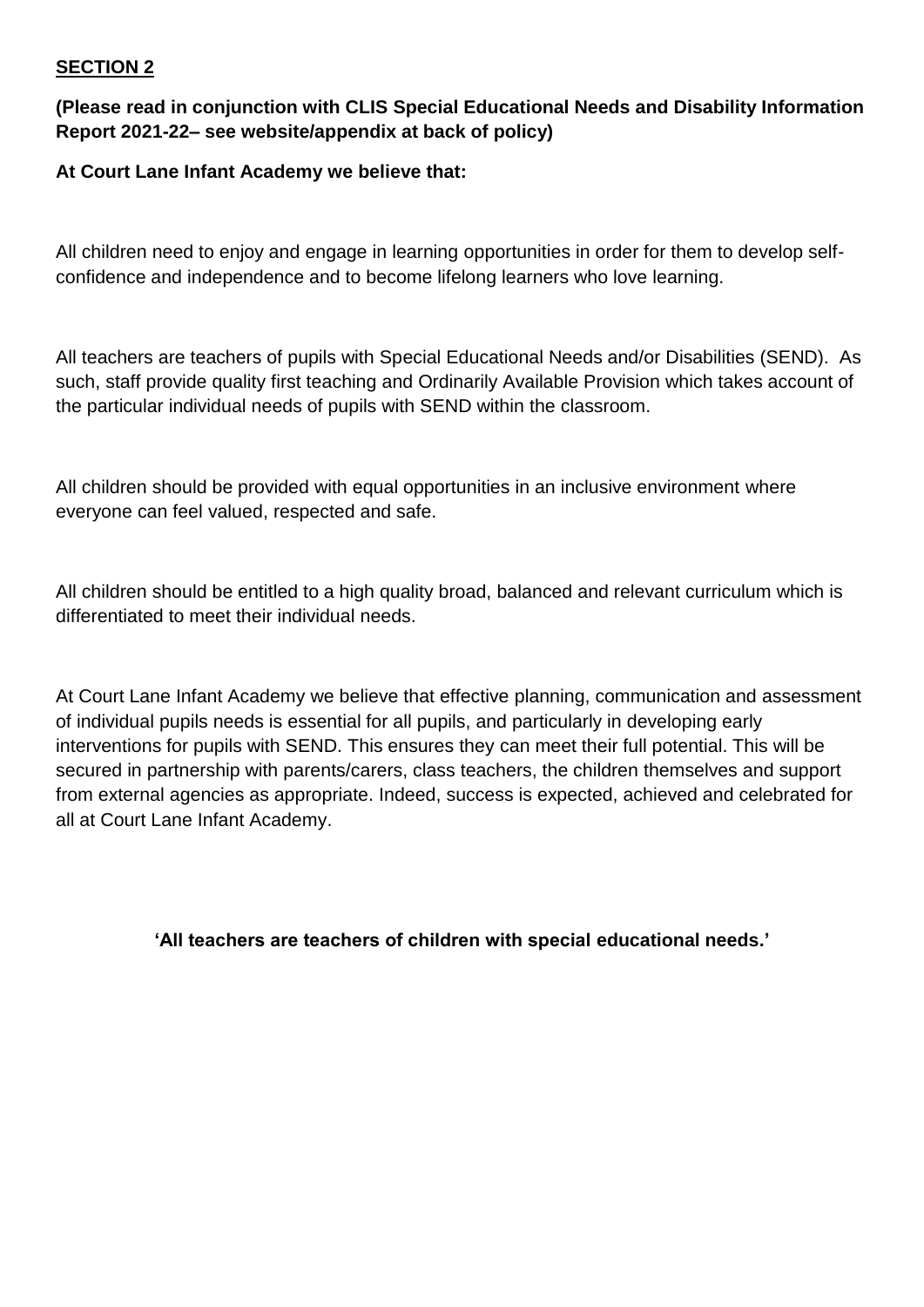At Court Lane Infant Academy we aim to raise the aspirations of and expectations for all pupils including those with SEND. **In order to do this we will:**

- Work in partnership with parents/carers in identifying, planning for, supporting and reviewing their child / children's needs.
- Use a child centred approach to take account of the views of the child.
- Identify at the earliest possible opportunity barriers to learning and participation for pupils with SEND and set informed, challenging targets.
- Recognise and meet children's needs through a flexible, varied and differentiated approach.
- Ensure that every child experiences success academically and socially and achieves to their maximum potential.
- Ensure all children develop confidence and increasing independence.
- Enable all children to participate in a broad, balanced and relevant curriculum where learning is matched to individual needs, abilities and interests.
- Encourage children to take an active part in reviewing their learning and setting targets.
- Work closely with external support agencies, where appropriate, to support the needs of individual pupils.
- Provide support, advice and training for all staff working with pupils who have SEND or additional needs.
- Work within the guidance in SEND Code of Practice 2014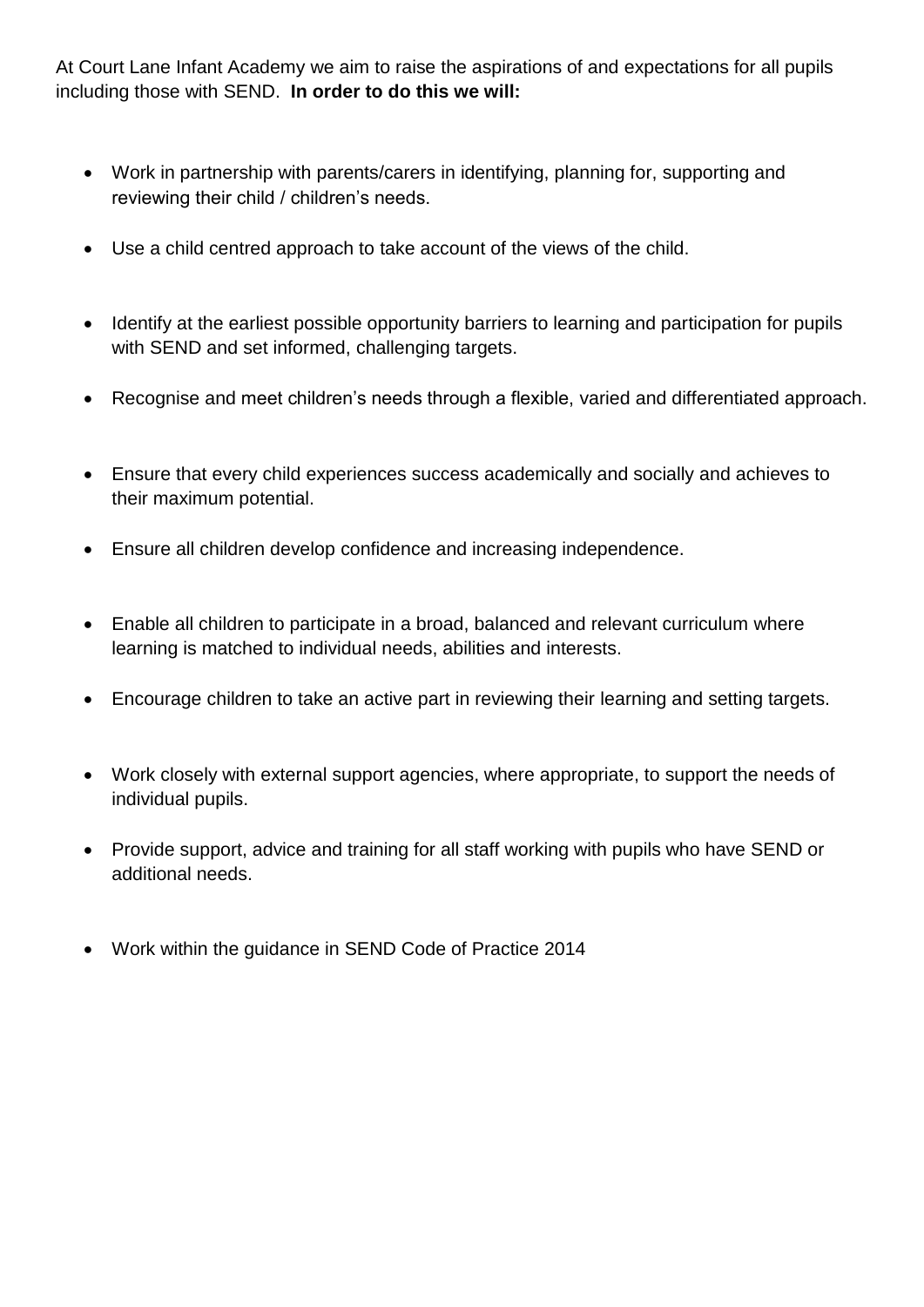#### **What are special educational needs?**

A person has special educational needs if they have a learning difficulty or disability which calls for special educational provision to be made for them. At compulsory school age this means they have a significantly greater difficulty in learning than the majority of others of the same age, or, have a disability which prevents or hinders them from making use of facilities of a kind generally provided for others of the same age in a mainstream school. **Education Reform Act 1981**

#### **Headlines from the 2014 Code of Practice from September 2014:**

- Statements have been replaced by Education and Health Care Plans (EHC Plans) which can be used to support children from birth to 25 years.
- School Action and School Action Plus have been replaced by one school based category of need.
- There are 4 broad categories of SEND:

\*Communication and interaction

- \*Cognition and learning
- \*Social, emotional and mental health
- \*Physical and sensory

Please see CLIS SEND information report (pages 2-3) for more information on each of these aspects of SEND.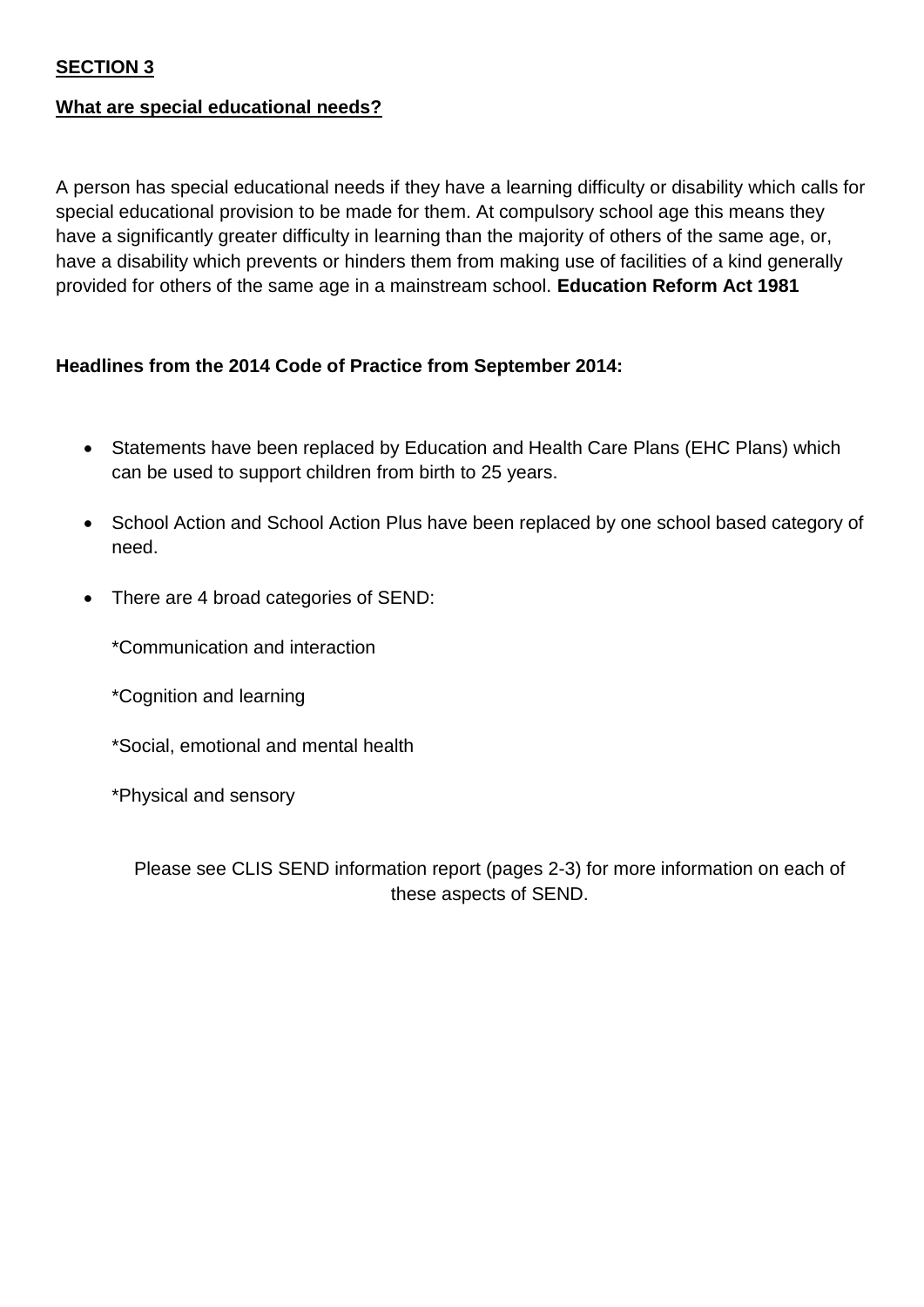#### **Identifying Special Educational Needs**

There is a whole school approach to provision for pupils who have SEND at Court Lane Infant Academy. The governing body, Senior Leadership Team (Headteacher, Deputy Headteacher), SENCO and all other members of staff especially class teachers and teaching assistants/early years assistants have important day-to day responsibilities in identifying needs and ensuring these needs are met and progress is made. All teachers are teachers of children with special educational needs and provide quality first teaching in order to personalise learning. In addition, we implement some focused interventions to target particular skills in conjunction with the class teacher. We have high expectations of all children including those who have SEND.

We work closely with parents/carers and children to ensure that we take into account the parents/child's views and aspirations and the parents'/carers experience of, and hopes for, their child/children. Parents/carers are invited to be involved at every stage of planning, supporting and reviewing SEND provision for their child.

SEND needs are identified in a variety of ways including:

\*Liaison and discussion with parents/carers.

\*Liaison and discussion with previous Nursery/Pre-school or school.

\*Concerns raised by the child's class teacher/other adults working with the children e.g. through observations.

\*Through continuous observation and assessment in class and tracking of individual progress.

\*Child performing below year group expectations.

\*Child is having difficulties in terms of social, emotional needs or behaviour.

\*From specific assessments carried out in consultation with you.

The following are not SEND but may impact on progress and attainment:

- Attendance and Punctuality
- Health and Welfare including medical and emotional needs.
- English as an additional language (EAL)
- Being in receipt of Pupil Premium Grant
- Being a Looked After Child or ex LAC
- Being a child of serviceman/woman

These areas are supported through their own policy procedures within the school.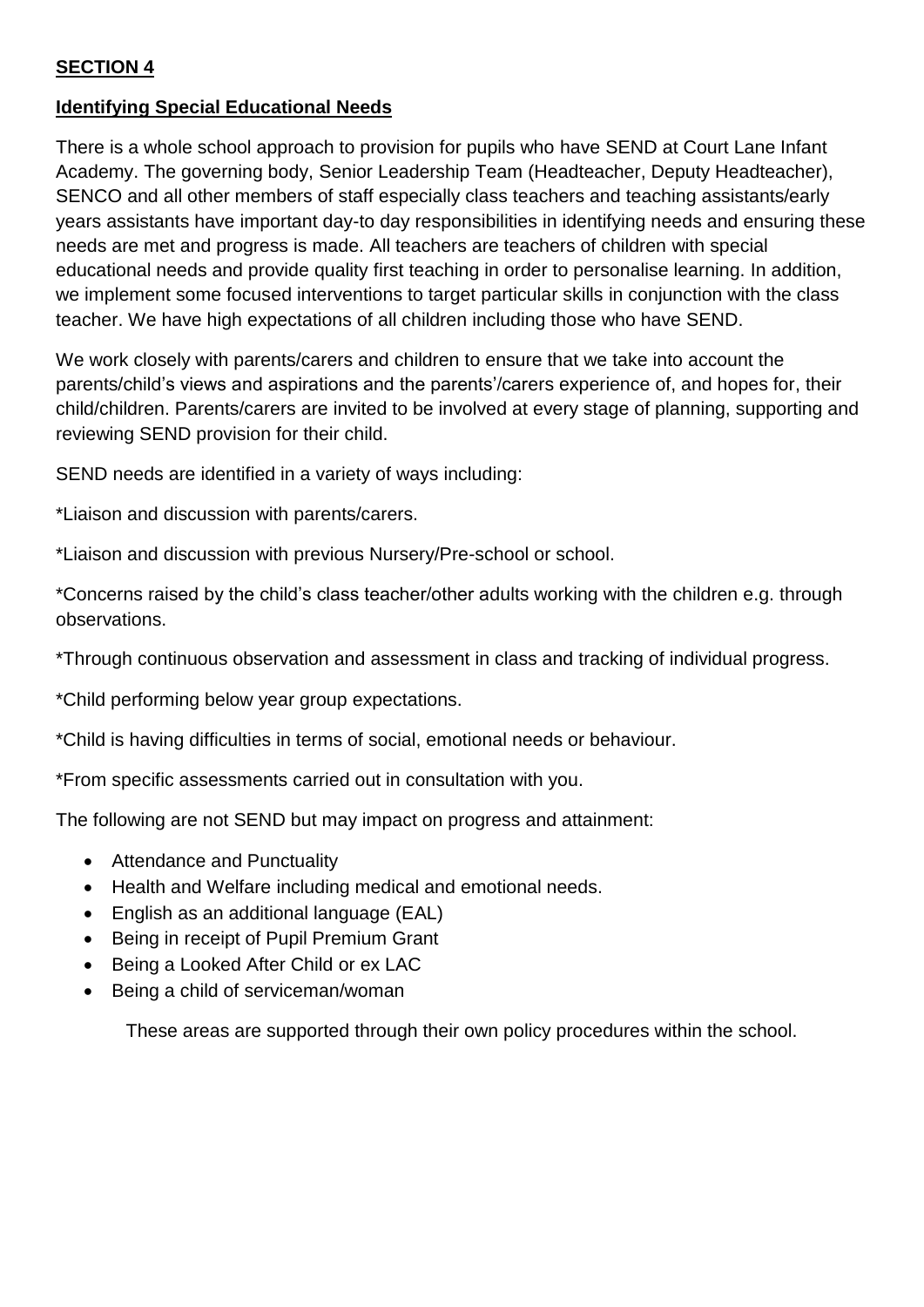#### **Identification of SEND - A graduated approach to SEND Support**

Court Lane Infant Academy ensures that quality teaching is our first priority and the class teacher will differentiate work to meet the needs and abilities of all children within the class. At Court Lane Infant Academy we believe that early intervention and effective planning, communication and assessment of individual pupils needs is essential in developing appropriate provisions for pupils with SEND to ensure that they reach their full potential. This will be secured in discussion with parent/carer, the class teacher, the children themselves and support from external agencies as appropriate. You will be kept fully informed at all times.

Court Lane Infant Academy provides a graduated response to each child's needs which is dependent on their individual level of need (called Wave 1, 2 and 3 – see CLIS SEND Information Report page 6 for examples of interventions at each level). Levels of support may vary over time according to the changing needs and circumstances of the child.

**Wave 1** is what all children can expect to receive at Court Lane Infant Academy – high quality teaching and Ordinarily Available Provision, which is differentiated to meet the needs and abilities of individual pupils. The quality of teaching for all pupils is regularly reviewed and where necessary support and training is provided. The progress of every child is monitored at termly pupil progress meetings and half termly adjustments are made to provision for all. Where children are identified as not making expected progress in spite of quality first teaching they are discussed with the Headteacher, Deputy Headteacher, Year Leader and/or SENCO and a plan of action is agreed. This will be discussed with parents/carers.

**Wave 2** is targeted provision either in class, within a small group or individually out of class. Progress towards targets are assessed and recorded and a decision made whether to continue, modify or consolidate the targets in class is made in consultation with parents/carers. The SEND Team monitors all children on interventions. Liaison between all members of staff involved with the individual is regular and thorough. This will be discussed with parents/carers.

At **Wave 3** the child may be receiving more intensive support with individual targets set in consultation with parents/carers, the class teacher and external agencies. Liaison between all members of staff involved with the individual is regular and thorough. Individual targets will be monitored and adapted at least half termly to ensure progress is made. This is part of the graduated approach cycle of 'Assess, plan, do, review' required in the Code of Practice 2014.

If a child continues to fail to make progress, in spite of high quality support, we may discuss with the parent/carer an application for the child to be assessed for an Education and Health Care Plan (EHC Plan). The Local Authority will be given information about the child's progress over time and the arrangements that have been put in place to support the child. This will include the views of the child and parents/carers. If an EHCP is issued it will provide a statutory framework, which will set out the needs and provision and will be reviewed at least annually.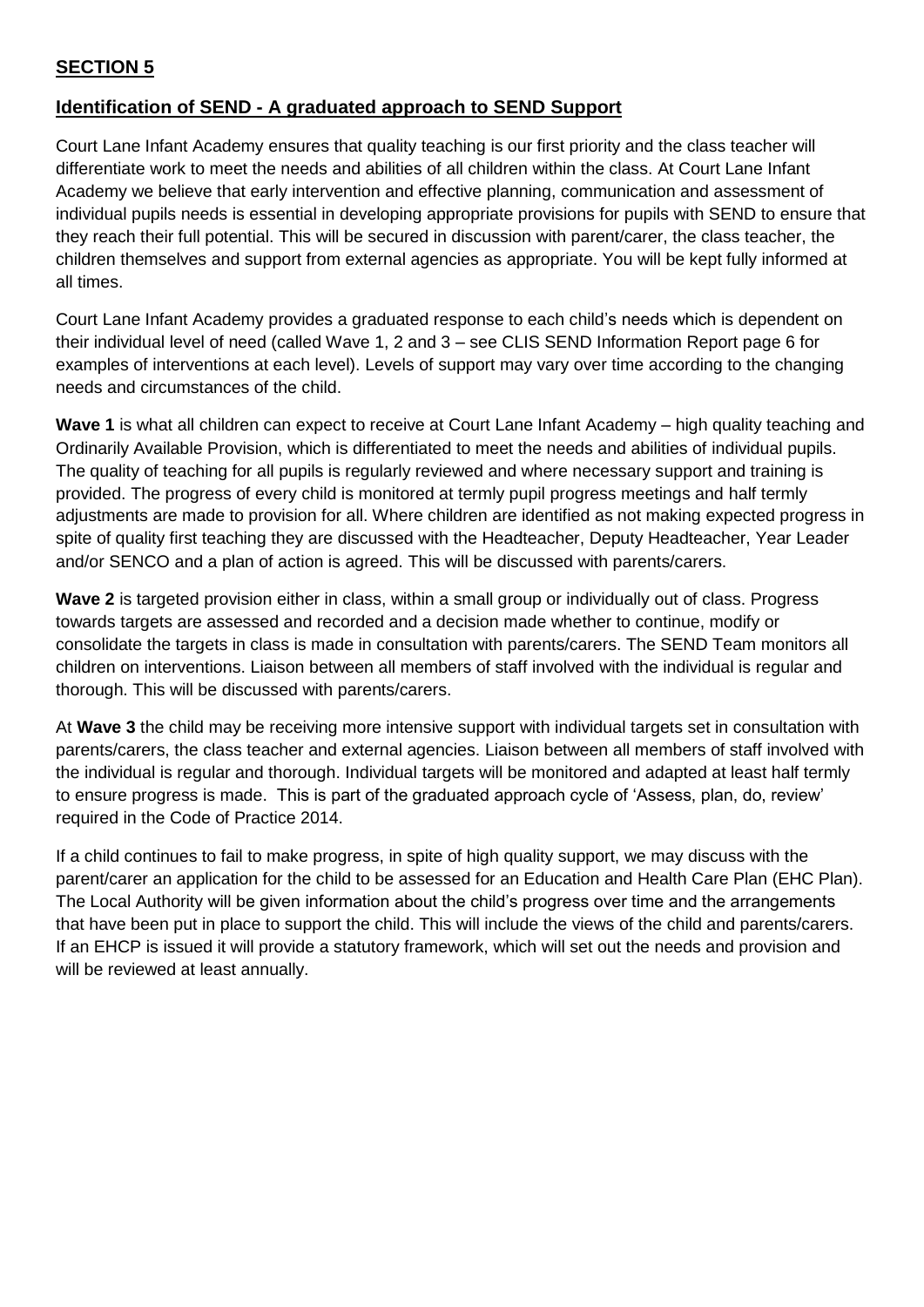#### **Accessibility - Equal opportunities and inclusion**

The school site is on one level with wide corridors. In addition, there are 2 disabled toilets, one with ceiling hoist and motorised changing bed. There is also a physiotherapy room and facilities for small group/individual teaching. There is an Emotional Literacy Support Assistant who provides further additional emotional support for individuals and small groups across the school.

Court Lane Infant Academy is committed to providing equal opportunities for all, regardless of race, faith, gender of capability in all aspects of school. We promote a culture of mutual respect, care and nonjudgmental attitude throughout the school.

Children with SEND will be admitted to the school in line with the school's agreed admissions policy.

#### **SECTION 7**

#### **Supporting pupils at school with medical conditions**

The school recognises that pupils with medical conditions should be properly supported so that they have full access to education, including school trips and physical education. Some children with medical conditions may also have a disability and where this is the case the school will comply with its duties under the Equality Act 2010.

Some may also have a special educational need and may have an Education and Health Care Plan which brings together health, social care and educational provision. An EHC Plan will be reviewed at least annually in a pupil centred review.

Court Lane Infant Academy works closely with parents/carers, the child, school nurse and other external agencies that may be involved in order to support the medical needs of children in their care. There is a Welfare Assistant employed by the school who liaises with the SEND Team and school nurse on medical issues. Medical health care plan / protocols are in place and reviewed regularly for some children who have more complex medical needs. These are agreed and signed by parents/carers, Headteacher and relevant staff to show agreement. A date is then set for this to be reviewed. Training is regularly reviewed and updated to meet the current medical needs within school including training refreshers for e.g. epi-pen use / epilepsy medication.

Staff have had a variety of the following courses:

- H.S.E. First Aid at Work Course
- Emergency First Aider in the Workplace training
- Advanced Paediatric First Aid
- Emergency Aid in Schools training

Asthma inhalers are kept in the child's classroom so they are easily accessible. Their use will be monitored and discussed with welfare assistant/parent/carer if the child is using more than normal.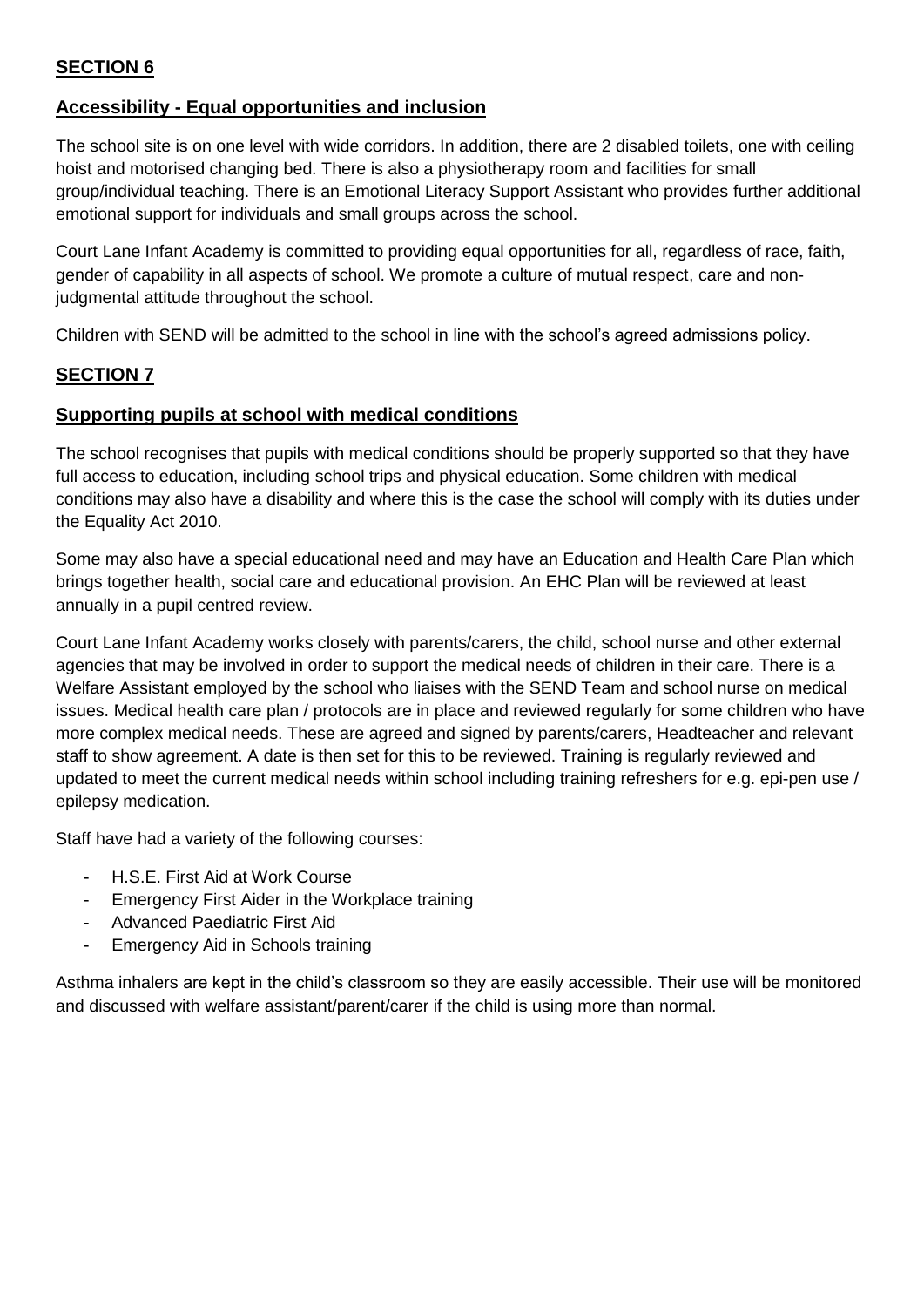#### **Monitoring and evaluation of SEND**

Class teachers have overall responsibility for monitoring progress of children in their class. Subject managers are allocated time to observe and work with members of staff on developing their practice to ensure all pupils make progress through quality first teaching / differentiated planning. Moderation of work regularly occurs in year group teams and across the school as part of monitoring progress.

In addition class teachers have termly pupil progress meetings where progress is discussed and evaluated and targets set for the next term. This is discussed with the Deputy Head and SENCO at review meetings to ensure effective deployment of staff and interventions meet the current extent of pupils needs.

Children identified as having SEND or who are not making expected rates of progress are further discussed with the SEND Team to ensure a plan of action is in place. This will be monitored carefully by the SEND Team to ensure strategies and support are appropriate and having impact on the child's progress.

The SEND Team monitors small group and individual interventions that are being carried out by Teaching Assistants to ensure progress is being made. Observations will also be carried out in class to ensure children are applying skills taught in small groups back in class and to offer further support/advice to class teachers/learning support assistants. The SEND provision map is reviewed and evaluated half termly along with current interventions being carried out. Discussions about continuing, modifying or consolidation work in class will then take place with class teachers, pupils (if appropriate), and parents/carers.

Progress will also be monitored through external agency meetings such as Pastoral Support Plans, Team Around the Child/Family meetings, Educational Psychologist consultations and external agency reviews.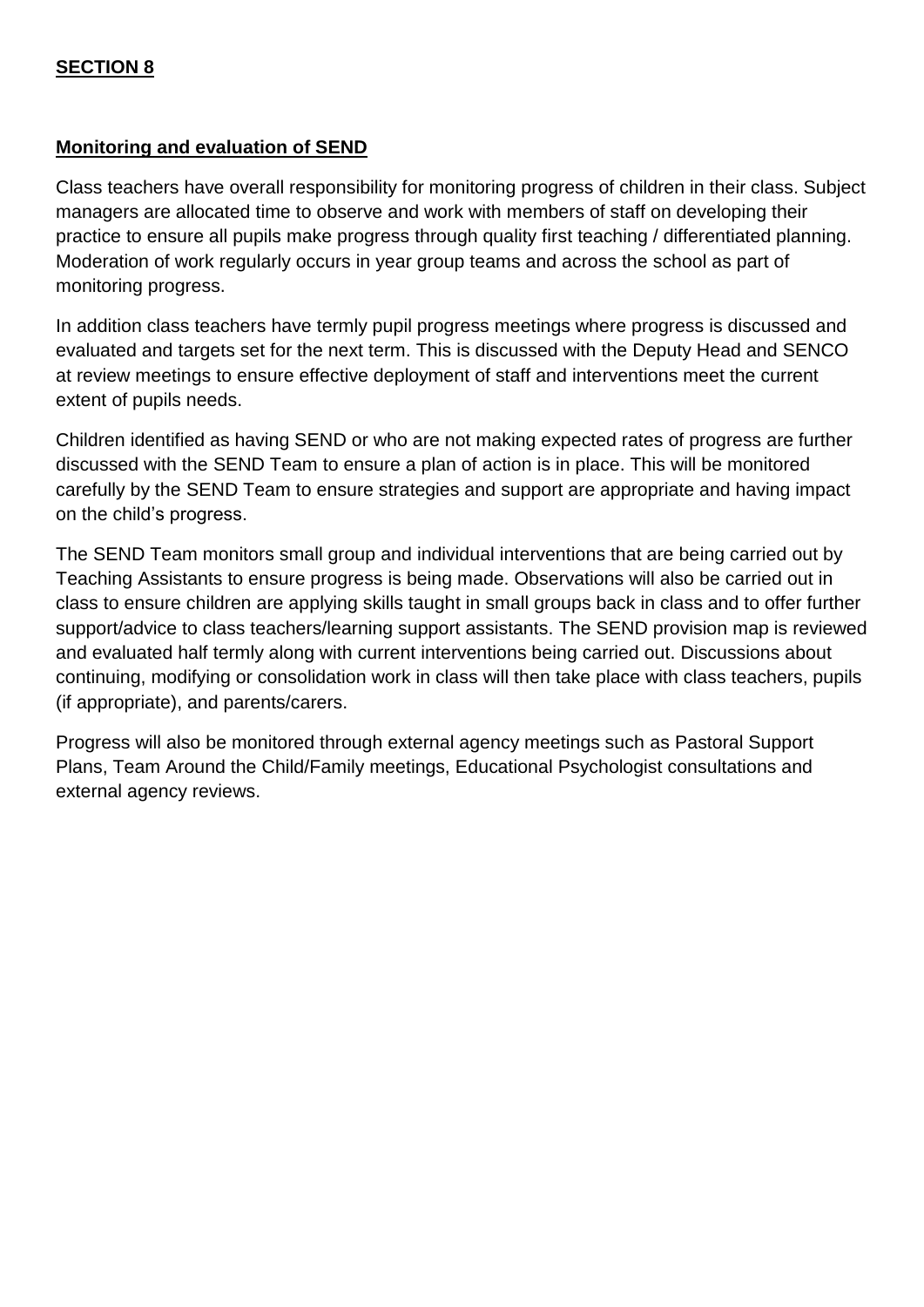#### **Bullying / Safeguarding / Looked After Children / Pupil Premium**

Please read school's bullying policy (on website or paper copy available from school office) which includes steps taken to minimise risk of bullying to vulnerable learners.

Safeguarding procedures – please see safeguarding policy (on website or paper copy available from school office).

The Designated Safeguarding Leads (DSL) are the Headteacher (Karen Geddes), the Deputy Headteacher (Karen Pickett) or SENCO (Amy Ventham).

The member of staff responsible for managing Pupil Premium and LAC (Looked After Child) funding is the Deputy Headteacher (Karen Pickett).

#### **Admissions**

The governors at Court Lane Infant Academy follow the national legislation of the SEN and Disability Discrimination Codes of Practice and the Portsmouth City Council admissions policy. Governors must not discriminate against any pupil when determining admission to the school. The governing body is required by law to comply with parental preference unless compliance would prejudice the provision of efficient education or the efficient use of resources for other pupils.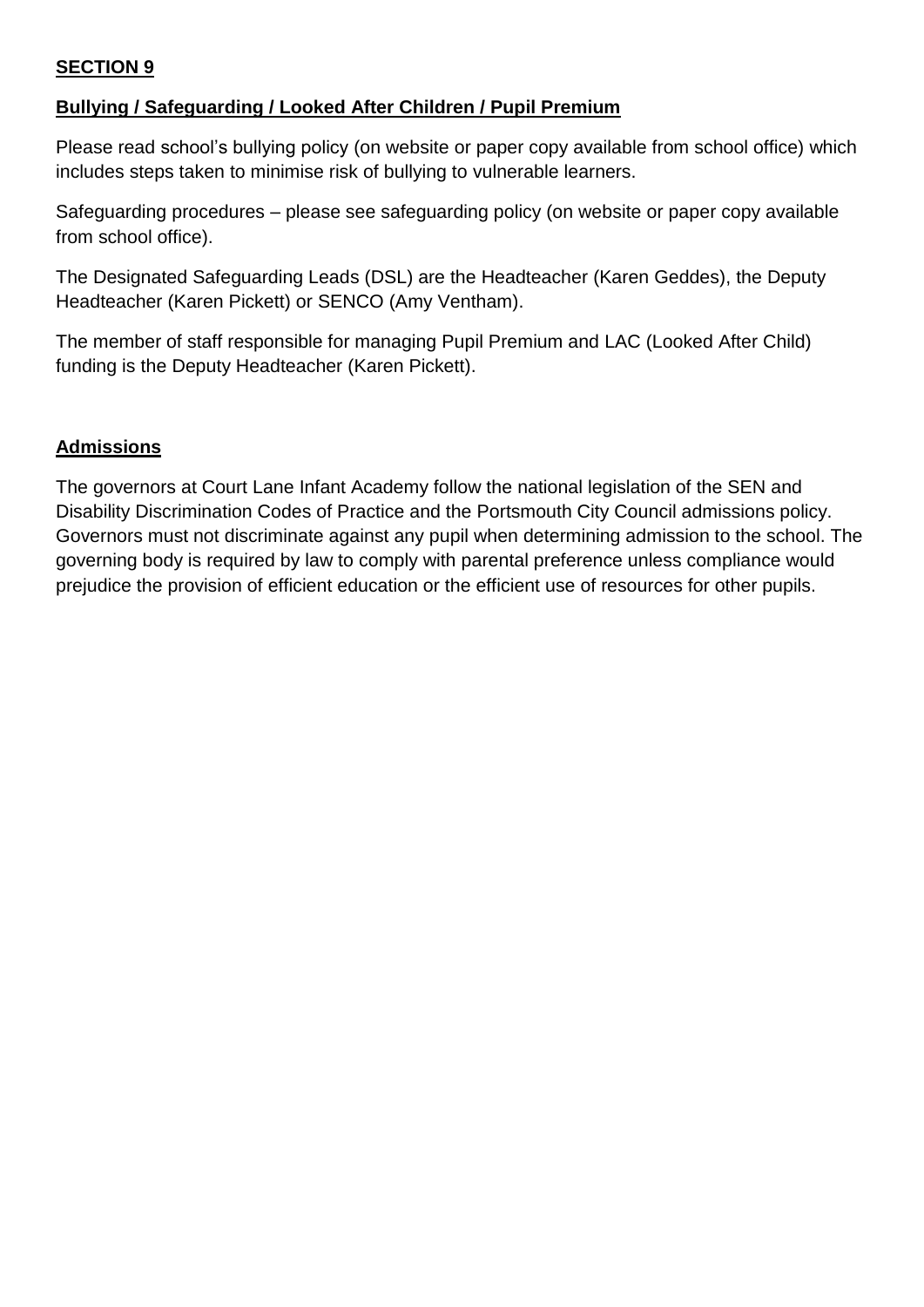#### **Roles and responsibilities**

#### **Governing Body**

It is the statutory duty of the governors to ensure that the school follows its responsibilities to meet the needs of children with SEND following the requirements of the Code of Practice 2014.

The role of the Governing Body is:

\*Have a named governor for Inclusion.

\*To work closely with the Headteacher, Deputy Headteacher and SENCO.

\*To determine the school's general policy and approach to inclusion and ensure this policy and linked policies are up to date.

\*To ensure everyone connected with the school is aware of this policy and linked policies.

\*To monitor effective and efficient management and impact of resources including SEND and pupil premium funding.

\*To evaluate impact of Inclusion Policy and monitor outcomes for pupils.

\*To report annually to Governing Body on success and development of this policy.

\*To be aware of all relevant government legislation, Local Authority initiatives and school priorities.

The SEND Governor meets with the SENCO at least termly to discuss actions taken by the school.

#### **Headteacher**

The Headteacher has day to day responsibility for all aspects of the school's work, including provision for pupils with SEND and Pupil Premium.

The Headteacher, in liaison with the Deputy Headteacher and SENCO, takes responsibility for:

\*Keeping the Governing Body fully informed.

\*Establishing funding priorities in line with the delegated SEND and Pupil Premium budgets to secure provision for children with additional needs.

\*Appointing support staff.

\*Monitor and evaluate impact of the policy.

#### **Deputy Headteacher**

The role of the Deputy Headteacher will include:

\*Work with the Headteacher, Year Leaders and Class Teachers to monitor progress / outcome of Pupil Premium pupils.

\*Lead development of Pupil Premium throughout the school.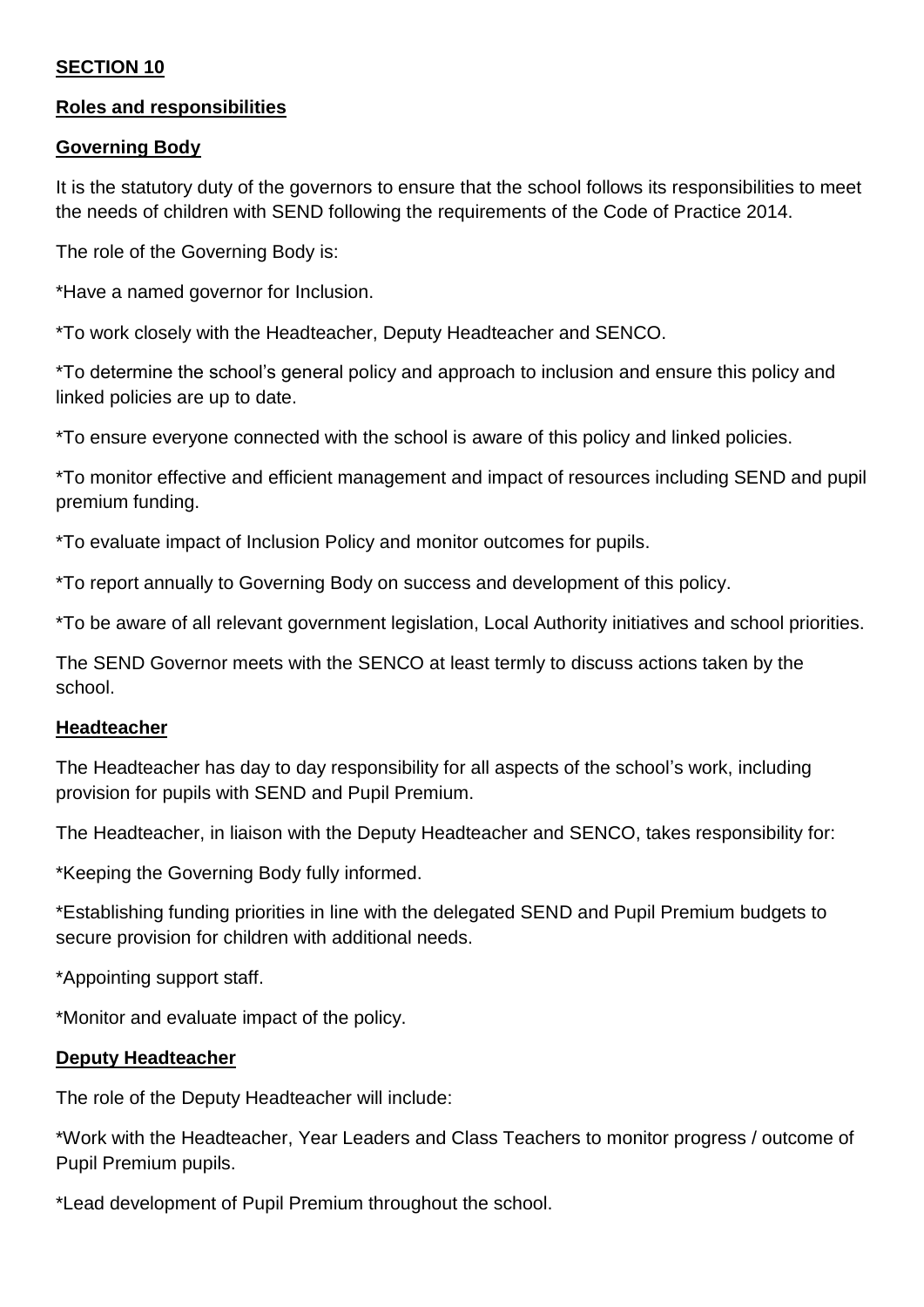\*Maintain Pupil Premium register and oversee records of pupils.

\*Maintain the Pupil Premium provision map regularly.

\*Liaise regularly with staff on matters of Pupil Premium.

\*Provide guidance and training for school staff on matters of Pupil Premium.

\*Keep up to date with new developments and resources to support Pupil Premium.

\*Liaise with parents/carers.

\*Organise and facilitate Personal Education Plan meetings for Looked After Children.

\*Liaise with external agencies. Ensure all relevant staff are made aware of recommendations from external agencies and monitor and review these.

\*Review and monitor Pupil Premium provision throughout the school.

\*Annually report to the Governing Body on the success and development of this policy.

\*Co-ordinate inclusion throughout the school.

\*Operate the school's Inclusion Policy on a day-to-day basis.

#### **SENCO**

The role of the SENCO will include:

\*Work with the Headteacher, Deputy Headteacher and Year Leaders to monitor progress / outcome of pupils with SEND.

\*Lead development of SEND throughout the school.

\*Maintain SEND register and oversee records of pupils with SEND.

\*Maintain the provision map regularly.

\*Liaise regularly with staff on matters of SEND.

\*Provide guidance and training for school staff on matters of SEND.

\*Keep up to date with new developments and resources to support SEND.

\*Liaise with parents/carers.

\*Organise and facilitate pupil centred annual reviews.

\*Liaise with external agencies. Ensure all relevant staff are made aware of recommendations from external agencies and monitor and review these.

\*Work with feeder schools, nurseries, pre-schools etc.

\*Review and monitor SEND provision throughout the school.

\*Annually report to the Governing Body on the success and development of this policy.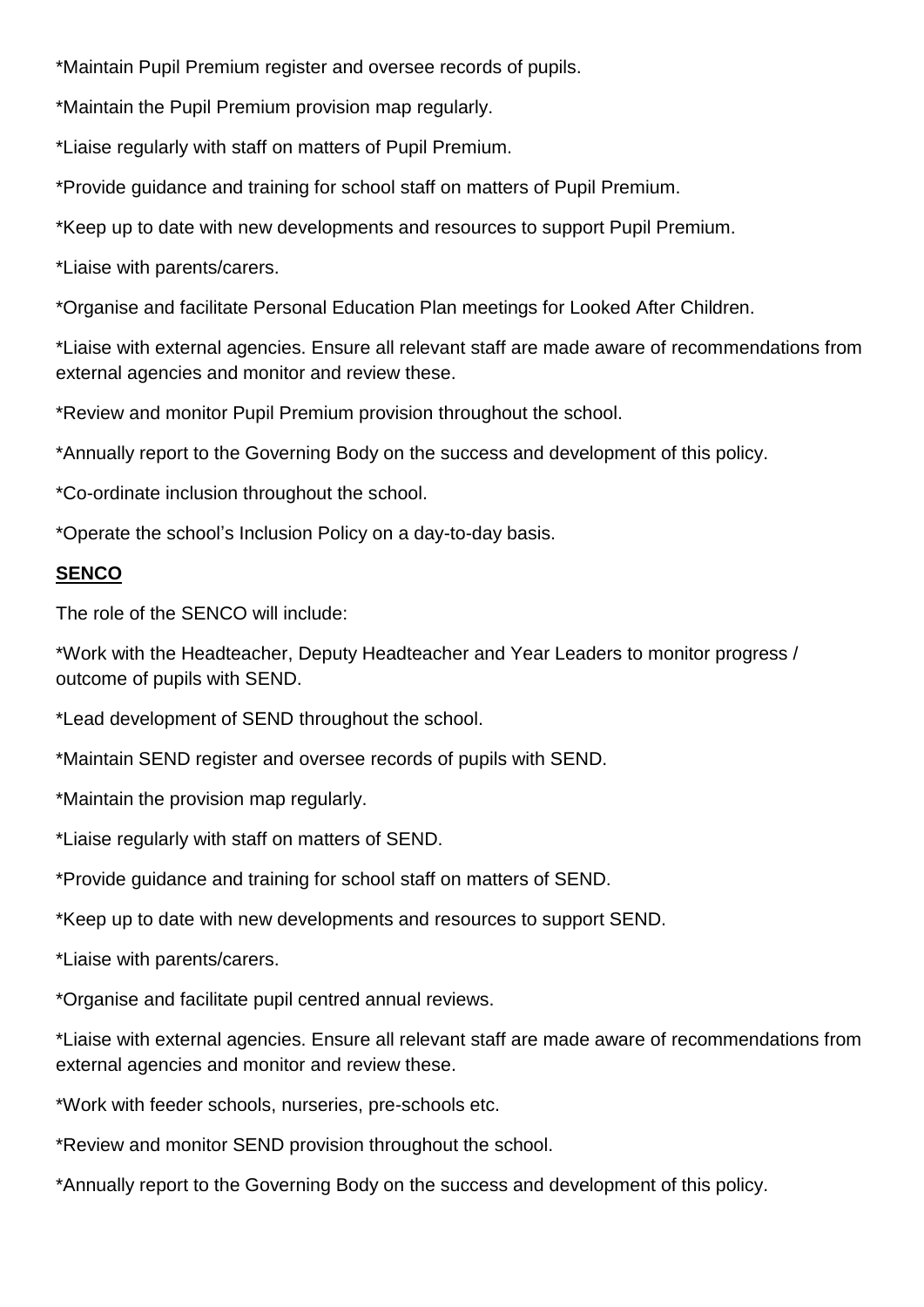#### **Class teachers and support staff**

All staff are responsible for identification and initial assessment of children with SEND within their class. The class teacher makes provision for these children to ensure they have full access to the curriculum.

\*Plan class work to ensure inclusion of all pupils through differentiation and support.

\*Raise any concerns and implement action plans for children who are experiencing barriers to learning and keeps records of interventions and progress.

\*Maintain class records of SEND pupils.

\*Encourage and develop the involvement of parents/carers in their child's special educational needs support.

\*Attend planning and review meetings as required.

\*Liaise with support staff (and external agencies when required).

\*Be aware of all vulnerable pupils in their class.

#### **Emotional Literacy Support Assistant (ELSA)**

The ELSA works alongside the Parents/Carers, Headteacher, Deputy Headteacher, SENCO and Class Teachers in supporting provision for:

\*Social Skills e.g. Circle of Friends, Lego club

\*Self-esteem work

\*Emotional work e.g. around bereavement, attachment, anxiety

\*Anger management

\*Collaborative problem solving

#### **Parents/carers**

\*Will be invited to share in planning, supporting and reviewing of targets related to their child's needs.

\*Will be asked to support their child's learning at home as discussed with school staff.

\*Will be included in planned referrals to outside agencies.

\*Will be invited to attend meetings with other agencies and school staff relating to their child's needs.

\*Will be supported in accessing any further support for their child.

\*Will be welcomed into school to discuss any concerns with key staff at the earliest convenient time.